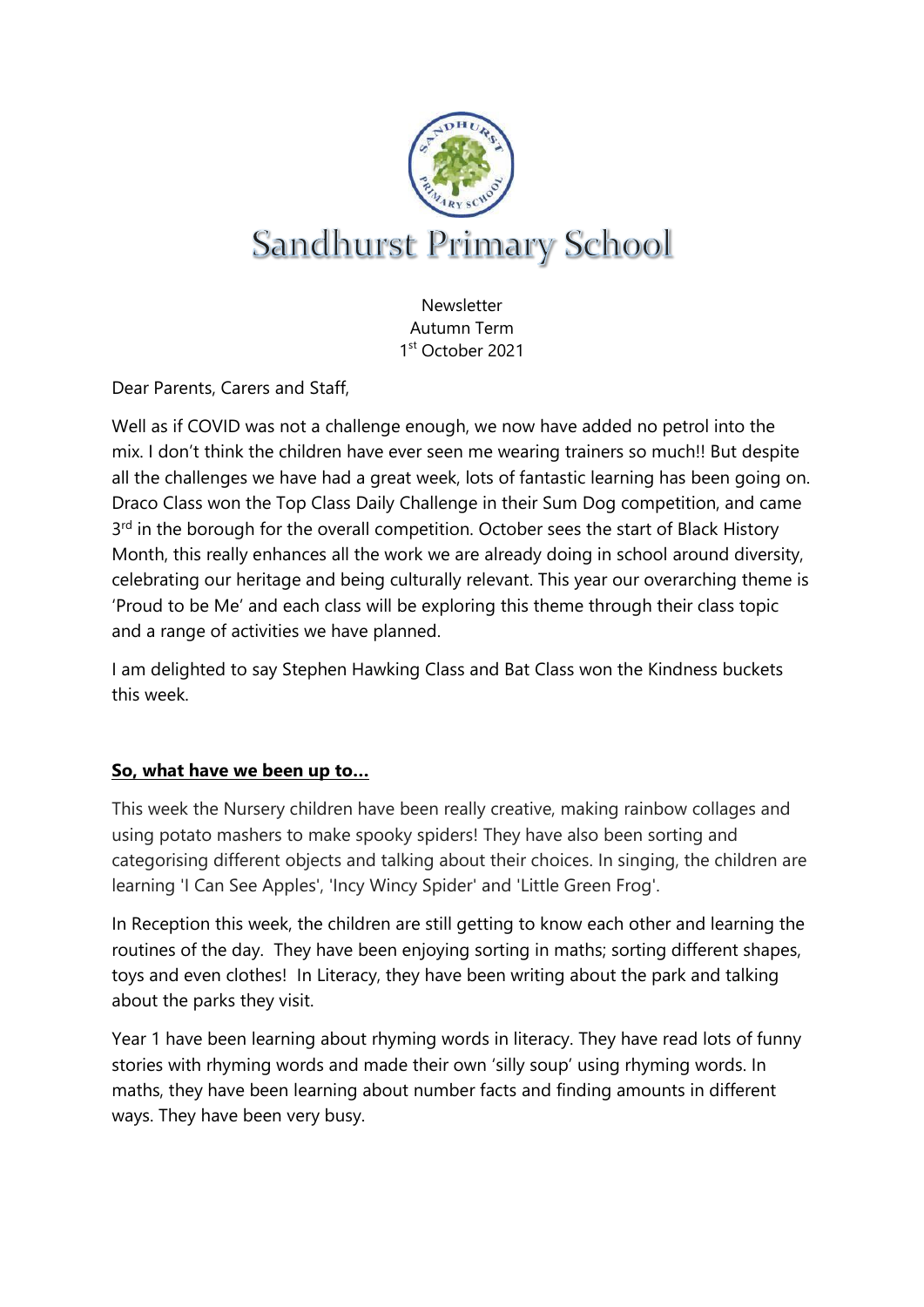Year 2 have enjoyed the story 'Lila and the Secret of Rain.' They have created storyboards with captions and imagined what it might have been like to be the main character Lila, in a Kenyan village. The children have also been busy working on their class name art pieces, exploring a range of media.

Year 3 have started adding and subtracting in maths this week. Just like people from the Stone Age, they did some cave painting in our caves (under our tables). They have also written their own versions of 'The Stone Age Boy' story. They read another story, 'The Way I feel' all about feelings and drew facial expressions for each of the 'Zones of Regulation'.

In maths this week Year 4 have been learning to add 3 digit numbers using the vertical column method. In English, they have debated what we should do about "The Iron Man" and how to save the farmer's machinery. They discussed the pros and cons of various ideas. In Science, they have continued to learn about sound and how sound travels by making and testing string phones.

Year 5 have started their history topic on Ancient Egypt. They have located Egypt on a world map and placed the ancient civilization on a history timeline. They have also learnt about the importance of the River Nile and discovered many interesting facts about life in Ancient Egypt. In maths, Year 5 have looked at mental strategies for adding large numbers and revised formal written methods for addition.

This week Y6 have been writing a job description based on the character of 'the dragon', exploring the experience and qualities the successful applicant would need to fulfill this role. In math's, they have been focusing on multiplication and division and applying this knowledge to problem-solving tasks. In science, they have been investigating thermal insulators and having lots of fun finding out which material is most successful at retaining heat.

### **Individual Photographs**

We have arranged for the children to have their individual photographs taken this year. These always make excellent Christmas presents to send to relatives. We have two sessions booked to get everyone done. They will have an individual photograph and one as a family group if they have other siblings in school. I am afraid we cannot accommodate pre-school siblings this year. The dates are Monday 11<sup>th</sup> October and a second, catch up date of Wednesday 20<sup>th</sup> October.

# **Parent Consultation Meetings**

Parent / teacher consultations will take place during the week beginning  $18<sup>th</sup>$  October. We have decided to keep these meeting remote in the majority of cases. Your teacher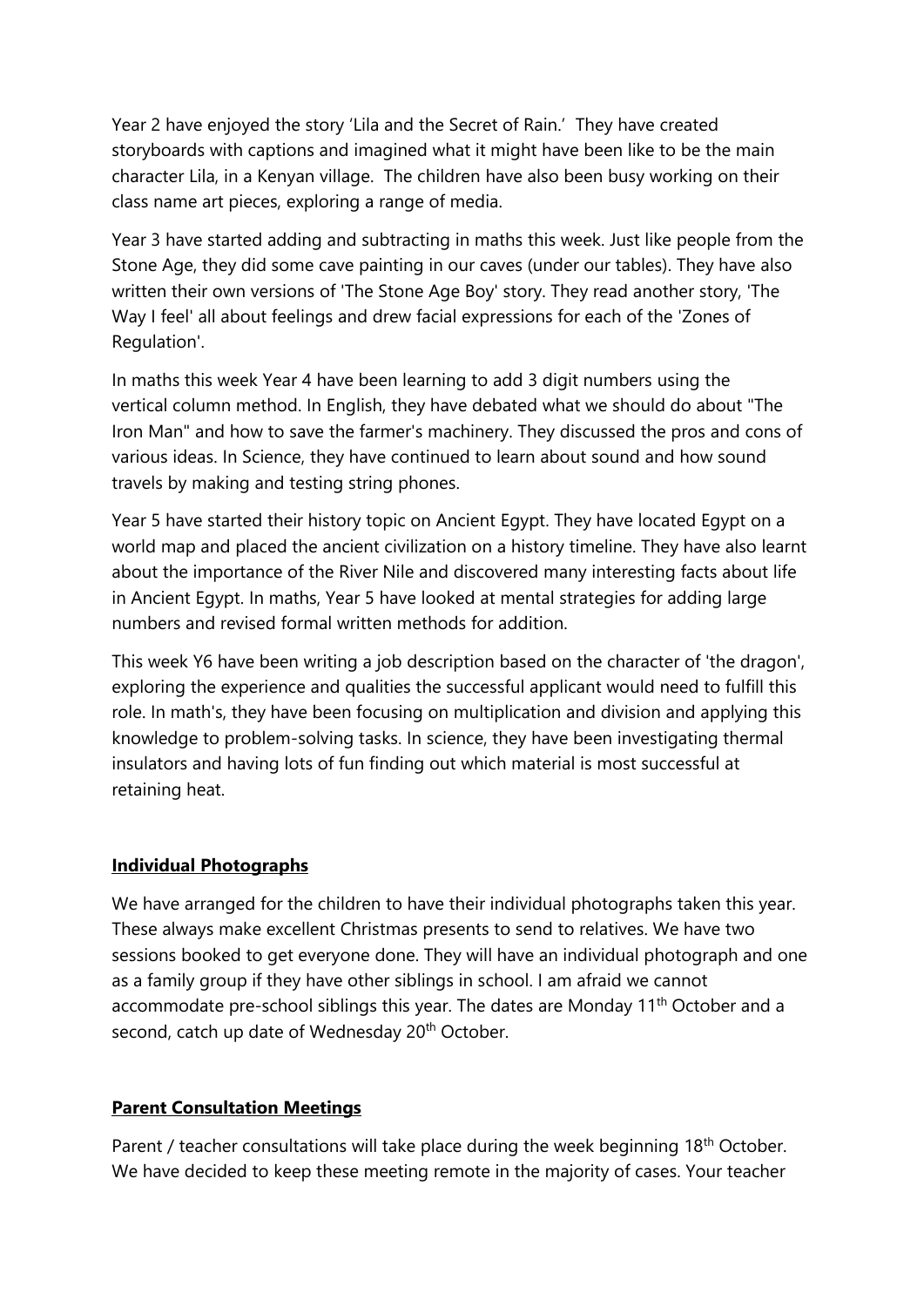will be in touch so they can arrange either a zoom or phone appointment at a mutually convenient time. There may be a few exceptions where the teacher feels a face to face meeting would be more advantageous to all parties.

#### Free School Meals

If your child is eligible for 'free school meals' and you register them for this, we'll receive extra funding called 'pupil premium' of £1,320. We use this extra money to improve the educational provision and resources at the school.

Your child might be eligible if you access:

- · Income Support
- · Income-based Jobseeker's Allowance or Employment and Support Allowance
- Support under part VI of the Immigration and Asylum Act 1999
- The guaranteed element of Pension Credit
- · Child Tax Credit (provided you're not also entitled to Working Tax Credit and have an annual gross income of no more than £16,190)
- · Working Tax Credit run-on
- Universal Credit, provided you have an annual net earned income not exceeding £7,400 (£616.67 per month)

Pupils who are registered for free school meals don't have to eat them. If you're eligible but you want your child to have packed lunches you should still register because the school will receive the funding which can support your child in other ways.

Similarly, if you do not pay for your child's meal because they are in Key Stage 1, you should still register because the school will receive the extra funding.

The process is simple - please visit [https://lewisham.gov.uk/myservices/education/student](https://lewisham.gov.uk/myservices/education/student-pupil-support/free-school-meals-and-extra-support-for-your-child)[pupil-support/free-school-meals-and-extra-support-for-your-child](https://lewisham.gov.uk/myservices/education/student-pupil-support/free-school-meals-and-extra-support-for-your-child) this weekend. We will be notified by Lewisham Council if your application is successful. Thank you for your help.

# **Clubs**

Mrs Hampden has now sent out confirmation letters about after school clubs. There are a few spaces left in some clubs so if you still want to be considered please contact Mrs Hampden in the office. Unfortunately, we are not able to run a boys football squad this year so there will be additional spaces in Football club on Mondays for years 3 to 6. Offers for Art Club will go out next week.

### **Amazon Smile**

Want to help make a difference while you shop in the Amazon app, at no extra cost to you? Simply follow the instructions below to select Parents Association Of Sandhurst School as your charity and activate AmazonSmile in the app. Amazon will donate a portion of your eligible mobile app purchases to us.